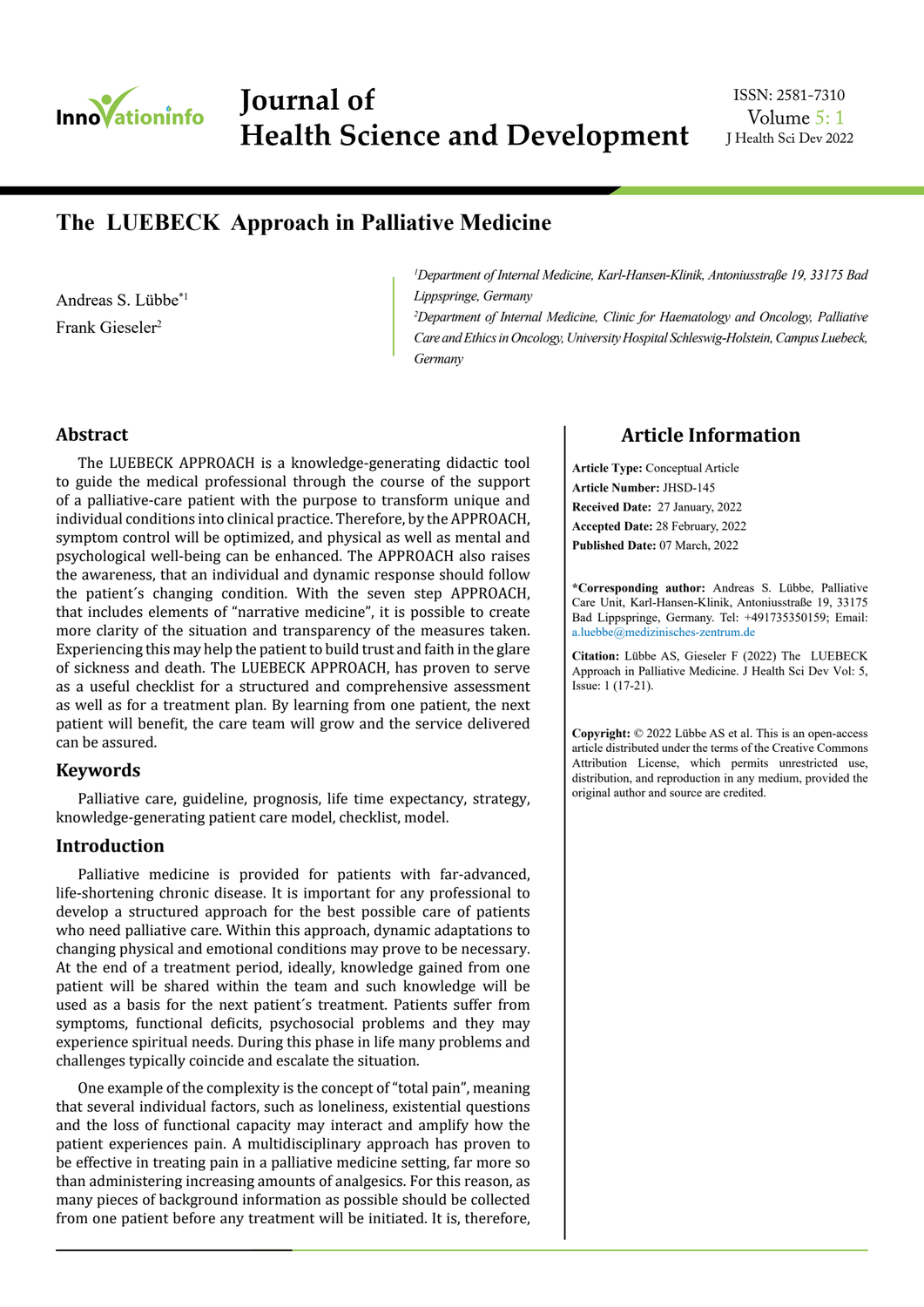important for any professional in palliative care, be it a doctor, a nurse, a social worker, a physiotherapist, a nutrition specialist or a spiritual counselor, to work together and to share as much as possible from the collected background information (i.e. family status, professional career, attitudes, cultural belonging, religious belief, intellectual capacity, verbal and mimical expression) to be able to take care of the patient in the best possible way.

The LUEBECK APPROACH has been developed during the past decade of teaching and experiences in the treating of palliative care patients in three different settings – two palliative care units at the University of Hamburg and Lübeck as well as one in a community-based hospital in Bad Lippspringe. Although it is a theoretical framework, the APPROACH is focused on practical aspects with the aim to improve the cooperation between different players and to ease the practical care of our patients. We are convinced that it can help by setting up a standard method in patient assessment and treatment. Our structured APPROACH helps to avoid accidently not to omit key steps in the assessment and evaluation of the treatment success, and it guides professionals through the process.

Checklists have proven to be helpful in various settings, such as the SPIKES-model for breaking bad news or the NURSE model for coping with patient's emotions [1,2]. Other models in palliative medicine, such as the CARE-model for the response against rage and verbal attacks, or symptom check lists or quality of life questionnaires, serve as a guideline with the aim not to forget crucial items in a certain context [3-6]. Other models focus on service delivery or help with documentation [7-8].

To our knowledge, there is no published structured approach available in palliative medicine for professionals that helps with the initial patient encounter as well as serves as a guide through the treatment plan all the way to the next patient. We believe, that the proposed form of standardization can be helpful, for it includes crucial elements that are necessary to consider in palliative care and because it incorporates measures of quality control.

# **Concept**

Like other acronyms each letter of the LUEBECK APPROACH stands for a concept, an idea or a task the user can memorize and retrieve when necessary. The flow of letters follows the initial approach we take when visiting a patient at home, on a hospital ward or in an ambulatory setting. It implies that we do not know the patient yet and that we want to do all we can to help. The typical clinical goals in palliative medicine are symptom alleviation, the improvement of physical and mental strength, the optimization of psychosocial needs as well as the consideration of spiritual needs. The basis for all this is the best possible assessment of the patient´s character and attitude, his knowledge to his status and his biography. In addition, his relation to the family, relatives, friends and colleagues plays a role in our assessment and management. We strongly believe that optimal palliative care is only possible with an in-depth knowledge and feeling for the patients need. Here the

principles of "narrative medicine" come into play, by which the patient essentially tells a story, step by step, that forms the basis for our clinical practice, as we go along. By telling the story (and by our efforts to let the patient tell us his/ her story chapter by chapter), we are put into the position to better donate our clinical experience, to better give the patient company, and we better form a sturdy affiliation within our clearings. One helpful way to come close to these goals we think is an in-depth and structured approach together with the establishment of a personal relationship with the patient. Personal means not to be too far away from the patient's emotions (we prefer to call it "professional closeness") in order to be part of the story, yet we need to protect ourselves from being emotionally too much involved so that good decisions would be prevented (we need a certain amount of "professional distance"). However, without a certain degree of "professional closeness" and without some kind of personal relationship good palliative care will not be possible. The human being at the end of life is in need of another human being who listens and feels and understands and helps. The LUEBECK APPROACH is a helpful tool in getting to that point.

# **L - Learning about the patient:**

Before we get into a personal encounter with the patient for end of life care, we must learn everything we can from the available files, charts and documents. Perhaps we have to call treating physicians and other health care players to gain a better feeling for the disease and its dynamics as well as for any other possible treatment options. In an age of thriving molecular biology-based treatment options ("precision medicine") all too often possible therapies have not been considered before a patient comes under our umbrella so that treatment options against the disease are still left open. If this is so, we enquire about them and keep them in mind before we meet the patient. We want to get a feeling for the rapidity of the progress of the disease and the deterioration of the patient; meaning we look into the past. In other words, we want to know the nature of the disease. Does the patient's cancer typically spread quickly or is the natural course rather slowly? How was it in our patient? How has the treatment been tolerated? What are the other diagnoses and what impact do they have on the lifethreatening disease? What other pieces of information can we acquire that help us understand the medical background? All of this enables us to understand the situation and to set up a prognosis. Therefore, the second step of our approach touches the future.

### **U – Understand:**

We want to establish a prognosis for our patient, i.e. arrive at a decision as to what the life-time expectancy most probably will be. There are several ways to arrive at a fair estimate [9-11]. The age of the patient and the nature of the disease and its treatment history are paramount, but accompanying diseases are crucial as well (see above). What are they, how long does the patient suffer from them, how have they been treated. How relevant are they, would they diminish the life span? The nutritional status is important. Has the patient lost weight, if so, how much in in what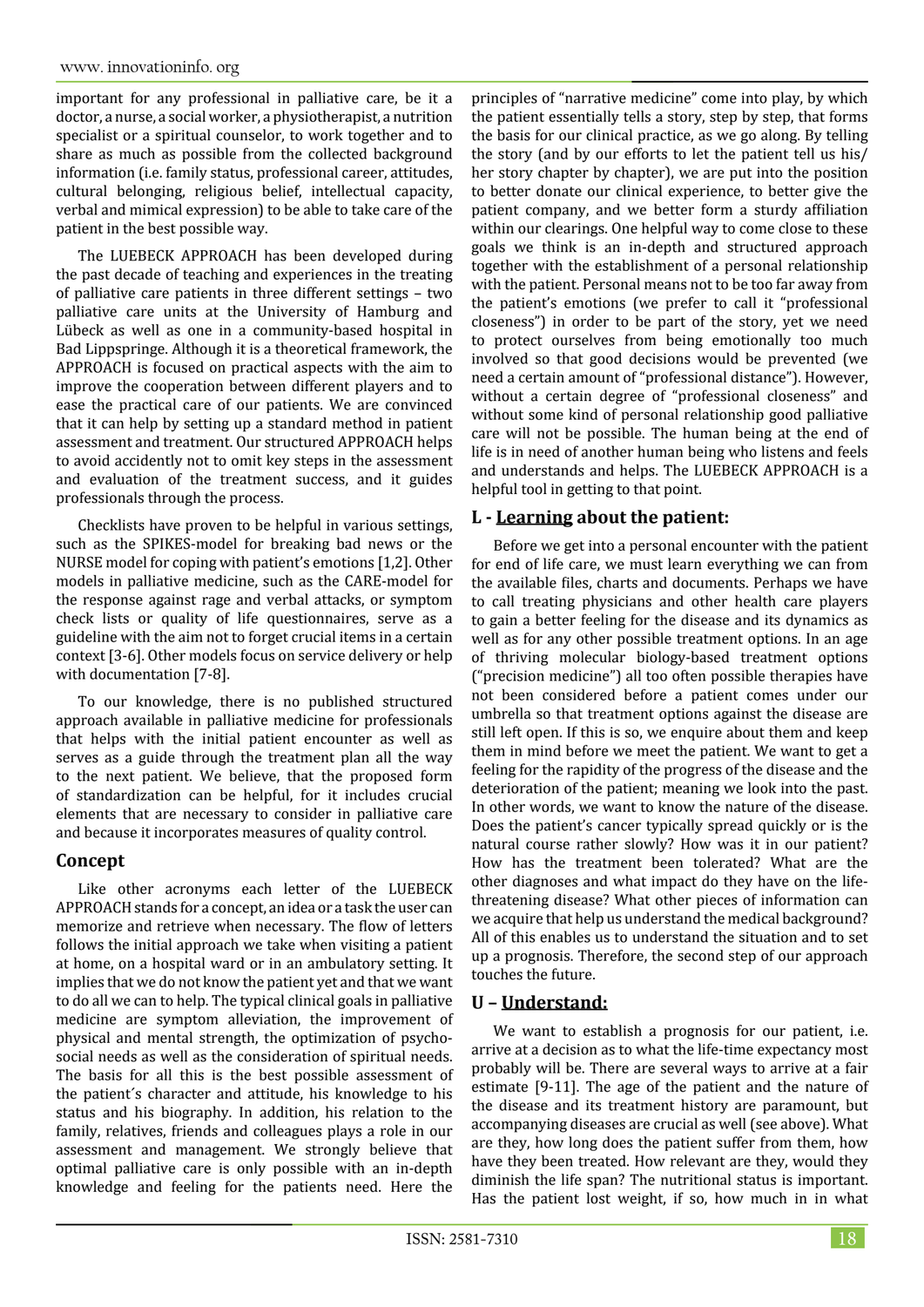time? Can she/he eat and drink now? If so, how much and with what effort? What are her/his physical reserves? How strong is she/he, can she/he leave the bed (how many of the 24 hours will be spent in bed?), what is the result of a sixminute walking test, or is it not even possible to perform that test? What is the hand grip strength, does heart rate variability show a low parasympatic (vagal) status? Has a cachexia-syndrome already been diagnosed, do other laboratory values rather point to a short life expectancy, such as high LDH and CRP and low albumin and sodium? With those and other parameters it is possible to reach a realistic estimate of around 80 to 90 percent, whether our patients life will last for only a few days, a few weeks, a few months or perhaps a year. It is our firm belief, that the assessment of the individual prognosis is mandatory for the good practice of palliative medicine, because diagnostic procedures and therapeutic interventions depend on it.

# **E – Examine the attitude of the patient:**

After these preparations contact with the patient will be initiated. We favor a more open approach according to the principles of "narrative medicine", an attempt that establishes a kind of "professional closeness" that we mentioned above and that can perhaps best be described as an encounter from one human being to another.

The principles of "narrative medicine" go back all the way to 1910, in which the Carnegie Foundation for the Advancement of Teaching has created the Flexner Report, which set out to redefine medical educational practices [12]. The principles of "narrative medicine" have been reintroduced to the scientific community by Remen and Charon in the 1990s [13,14]. One way how the professional might introduce her/himself to the patient is by saying something like: *"I will be your doctor, and need I to know a great deal about your body and about your life. Tell me, what should I know about your situation"*? By doing so, and by using similar techniques of communication, the relation between the professional and the patient can become more personal. Together with the many observations (made by the professional) while responding to the initial offer (to the patient to talk about oneself) multiple pieces of information can be absorbed and interpreted. What is the initial response to the offer? Does the focus lie on the disease, or does it lie rather on the grandchildren's future? How does the patient respond? Is he/she too weak to talk or unwilling, or rather the opposite? What are his/her movements, mimic, gestures? What is the content and how many emotions is the patient willing to share? During these moments the professional gains a deeper insight into the personality of the patient and her/his coping. The patient begins to tell a story, and the professional listens. What is the burden of suffering, is the patient willing to let us relieve it or does the patient even have an own treatment concept? Taken together, during this step and over the following encounters with the patient, we establish a (more or less intimate, yet professional) relationship that forms the basis for an individual closeness or distance.

We continue to write a story about the history and bibliography of the patient. That story grows chapter by chapter, but it will never be complete. We become aware of what the patient knows about his/her (disease) situation, what he/she has been told (as to further treatment options and the remaining life span) and what the patient makes out of the information presented. It is our obligation to find out if the patient has an understanding of the meaning and the impact of the data and facts that have been presented to her/ him. We also use our patient encounters for the assessment and physical examination of the patient symptoms and findings.

#### **B – Bring our knowledge to the patient:**

After evaluation of the theoretical background as well as the practical encounter with the patient we bring that knowledge together with all we have learnt back to the patient. Now is the time to act and to find solutions and to come up with concrete ways and means to relieve symptoms and to improve findings. Did the patient understand what we have said? Does the attitude of the patient coincide with our assessment? Are his/her wishes realistic and does our approach go hand in hand with what the patient expects from us? Now is the time for us to offer our concrete support regarding symptom control and psycho-social and spiritual needs. We may want to improve body functions, such as speaking, swallowing, muscle strength and joint mobility and we use all the knowledge about the patient together with the skills and the principles we have acquired, to assure that the patient is in our good hands.

At the end, we develop a short-, mid-, and long-term treatment plan that you might call a strategy. Within this strategy, we favor the concept of "guided-decision-making" rather than "shared-decision-making", because to our mind the term "guided" better represents the role of the professional. Professionals guide the patient through the time, rather than "share" something with him. In fact, we feel it hard to imagine sharing with the patient life goals and quality of life aspects or certain interests. "Guided-decisionmaking" also does not mean that the patient's wishes are neglected, quite the opposite. The professional rather decides in the light of the story the patient has told him so far what could be offered and the patient responds to that offer.

The last three letters of the LUEBECK APPROACH focus on quality control items and the dynamic adaptations in response to the patients' symptoms, findings, attitudes and wishes.

### **E - Evaluate the treatment plan:**

As we have all learned at school, there is no medical or therapeutic management without re-evaluation. We want to know, if our diagnostic measures have led to a treatment decision, if our treatment decisions have alleviated the symptoms, if our plan will be followed by the patient (and his family/friends), and if our assessment has been correct. In other words, we want to evaluate our success and we want to know if something went wrong. Have we reached our treatment aim? E. g., could we reduce the bone pain of our patient at night? Did the physiotherapist improve the mobility? Perhaps drugs have to be taken away, added, changed or rotated, decisions may have to be revised,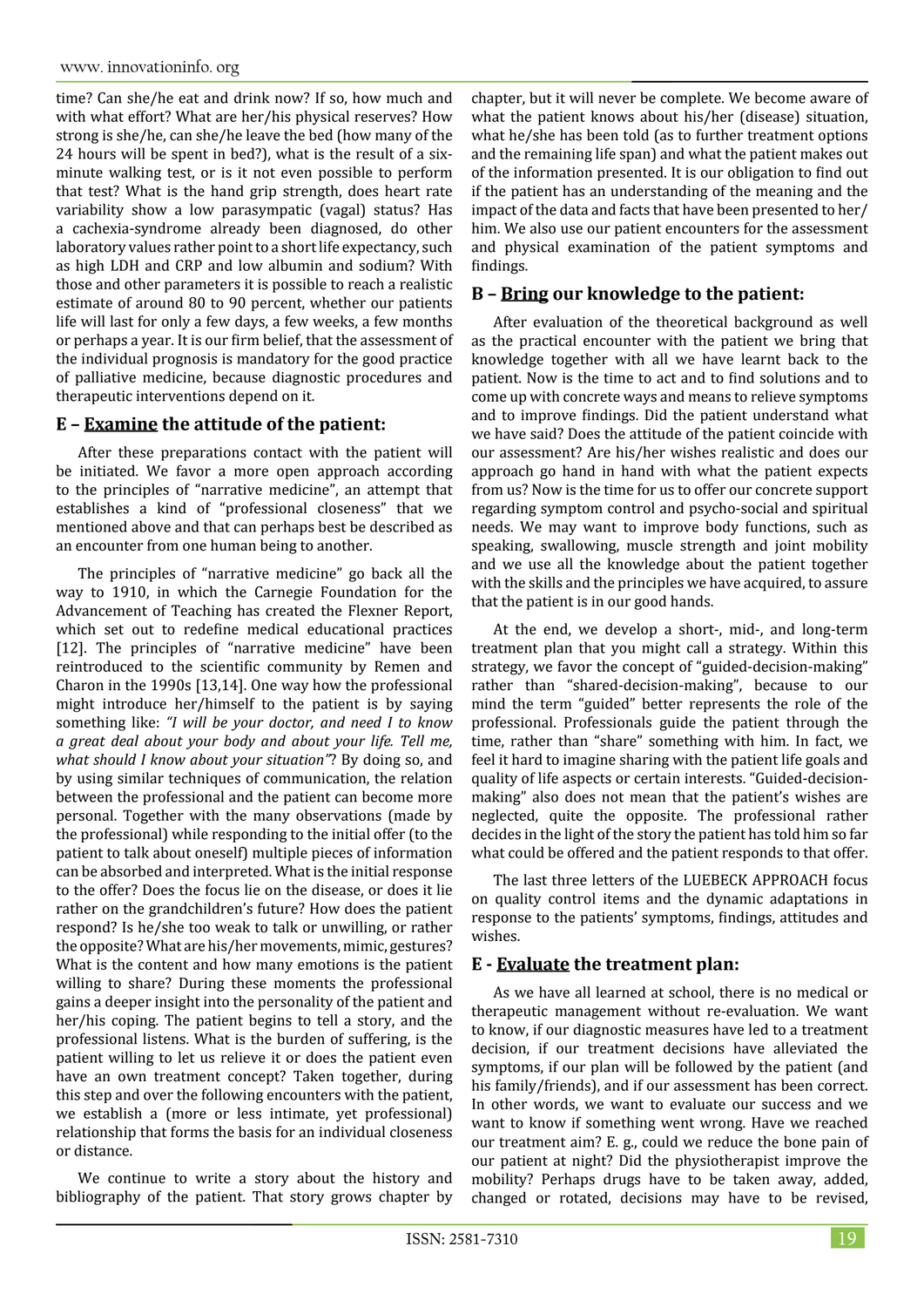postponed or given up. Perhaps complications now change our plan and unknown factors cause new problems. We evaluate our treatment as often as necessary, at least once a day, sometimes several times per day, occasionally every few days. Often times measures taken need a few days to set in.

# **C – Check the overall plan in regular intervals:**

As for many other strategic endeavors inside and out of medicine it is a good advice to step back at regular intervals in order to take a fresh look at the whole enterprise, here at the treatment plan of a patient on a palliative care unit or in an ambulatory setting. Can the original goals be reached? Does the family/friends go along? Are the wanted effects worth the unwanted side effects? Does the patient really understand what we are doing, do we understand what the patient still wants? In other words, are we on the right track? Do we have all the resources we need to accomplish our goals? We do this twice a week, on Mondays and on Thursdays.

# **K – Knowledge as a recap and prompt for the next patient:**

Whatever we have learned from our patient, it does form an even firmer ground for the treatment of the next one. After our patient has left us (i.e. has been dismissed to hospice care/nursing home or to his family, or has died), we should take the time to ask ourselves what went well and what went wrong. What would we do differently, if the next patient comes to us with similar framework conditions (symptoms, findings, expectations and such)? We think it is important to reevaluate the stay of the patient as a whole. Special rewards, needs or burdens of the caretakers might also be worth recapitulating with the objective to generate knowledge for the care of the next patient. Although we did not evaluate, we believe that especially by this element of the LUEBECK APPROACH, typical burn-out symptoms from the personnel can be prevented, be reduced or better be coped with. Burn-out has been observed especially in teams that face emotional burden and in which the members have few opportunities to cope. Besides, supervision, regular roundups or recaps constitute as a firm part in our routine work. We recapitulate the patient around one week after he/she has left us.

### **Discussion and Conclusion**

Over the course of the last two decades palliative medicine has developed rapidly and has found its way into the curriculum of medical schools. In many countries physicians can specialize in the field, research efforts are being expanded constantly and guidelines set standards in the care of patients. Palliative medicine is the medicine at the end of life. Therefore, not only the physical problems contribute to the suffering of the patient, but also the psychological and spiritual aspects and the existential threat that needs to be taken care of. For these reasons the role of the doctor (and that of any other professional who deals with palliative care patients) goes far beyond diagnosing or treating a disease. Over the course of the past two decades it has become clear that palliative medicine

is a multiprofessional, interdisciplinary approach with the primary objective to relieve suffering and to provide a smooth end of life in dignity [15,16]. Often times there is not much time left, and we professionals have to get to know the patient as well as possible and as soon as possible, in order to be able to relieve the suffering and to answer existential questions.

During our teaching at various university hospitals we have taught our students basic and advanced principles of symptom control and we have done our best to make physicians understand how important it is to bring together specialists from other fields for best possible care. We have set up our curriculum and emphasized ethical priciples. Yet, knowledge alone does not make a good palliative care professional. What we do with all the information, is one of the crucial questions that we should ask before we let ourselves become part of the patient´s history. That is why we have developed the LUEBECK APPROACH.

We have used it over many years, and we feel now the time has come to introduce the APPROACH to a wider audience. While there are numerous acronyms in medicine that serve as checklists, reminders or guidelines, the LUEBCK APPROACH focusses on a structured way of how to guide both, the student as well as the professional through the treatment path of a patient with advanced and lifeshortening disease. Most checklists or acronyms focus on special tasks or fragments, but the LUEBECK APPROACH represents a comprehensive guide through the course of the patient´s treatment plan in palliative medicine.

We believe that the original approach by Flexner is still valid today. He stated that *"the practicioner deals with two categories. Chemistry, physics, biology enable him to apprehend one set, he needs a different apperceptive and appreciative apparatus to deal with the other more subtle elements"*[11]*.* Specific preparation in this direction is much more difficult and is being taught rarely. We think however, this approach can be crucial in palliative medicine. Therefore, this concept should be integrated in our LUEBECK APPROACH. Because suffering is such an individual perception (that is expressed in a very individual fashion), we can succeed in our effort to relieve it only when we come as close as possible to the nature of a patient´s personality. Otherwise, it is difficult to understand the nature and the intensity of that suffering.

"Narrative medicine" is one way to get close to the uniqueness of a patient, by letting him or her tell us his/ her story chapter by chapter. During our encounter with the patient we do what we always do; we see and hear, we smell and listen, we ask open questions and we respond when appropriate. The more we know the more we understand and the more we understand the better we are in using the right tool against the many reasons for suffering, but without a certain amount of "professional closeness" and trust symptom control will fail. Symptoms remain subjective impressions and the approach for optimal symptom control therefore remains unique and subjective. The more I know about a patient, and the closer the relationship is and the more trust waves through the mutual relationship between the professional and the patient, the more successful